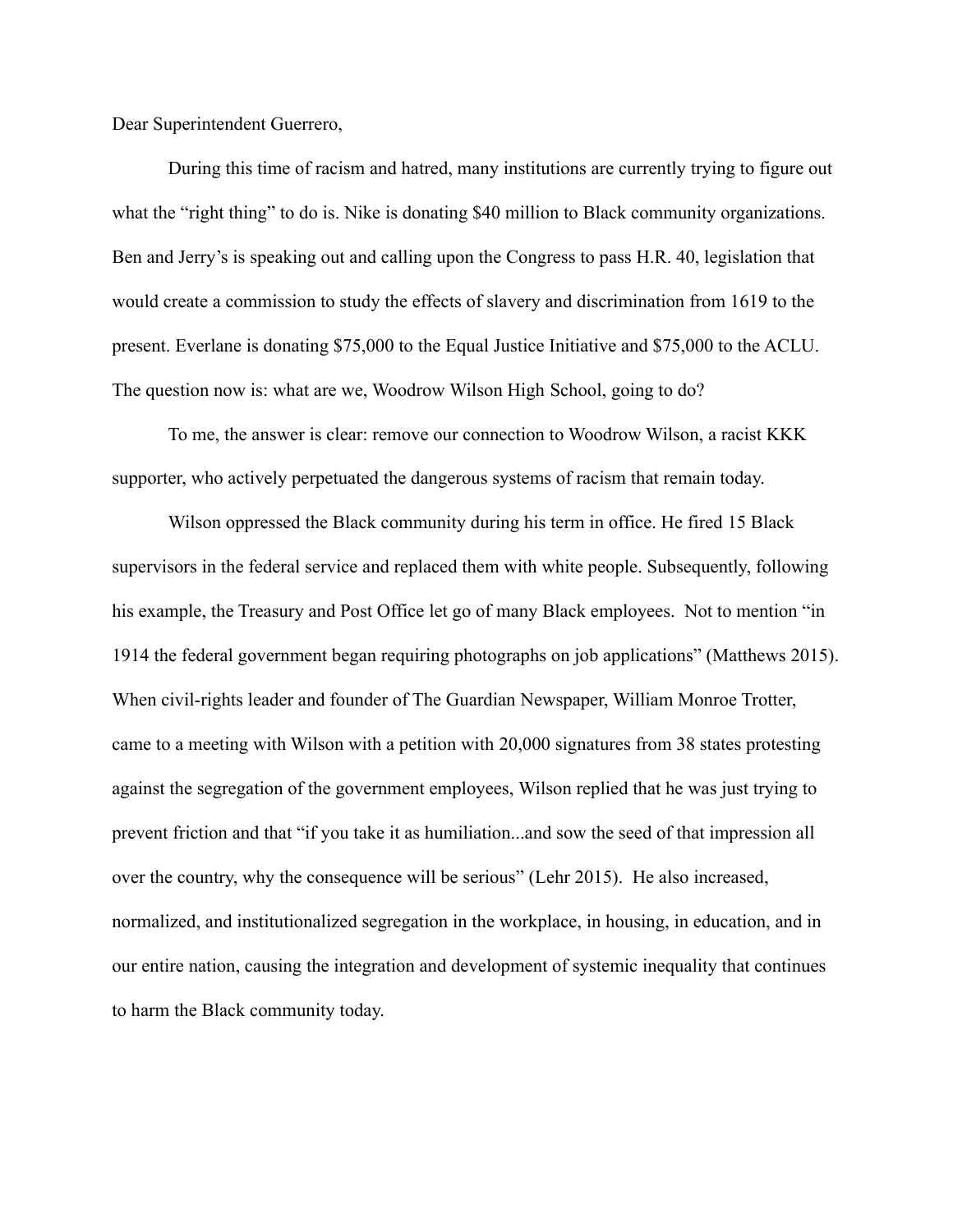Wilson also stopped the Racial Equality Proposal at the Versailles Convention in 1919. 11 out of 17 members at the meeting supported it, but "Wilson, who was presiding, [arbitrarily](https://books.google.com/books?id=_0m4XXJbHrsC&pg=PA120&lpg=PA120&dq=woodrow+wilson+unanimity+ruling&source=bl&ots=uor7TyzVE9&sig=1XxHtAGVbeZ6-d71d23JMpdHrLU&hl=en&sa=X&ved=0CCkQ6AEwAmoVChMI1ZGS-cmdyQIVC6ceCh2DVQEi#v=onepage&q=woodrow%20wilson%20unanimity%20ruling&f=false) [decided that the amendment had been defeated](https://books.google.com/books?id=_0m4XXJbHrsC&pg=PA120&lpg=PA120&dq=woodrow+wilson+unanimity+ruling&source=bl&ots=uor7TyzVE9&sig=1XxHtAGVbeZ6-d71d23JMpdHrLU&hl=en&sa=X&ved=0CCkQ6AEwAmoVChMI1ZGS-cmdyQIVC6ceCh2DVQEi#v=onepage&q=woodrow%20wilson%20unanimity%20ruling&f=false) because the vote wasn't unanimous" (Matthews 2015). Through this action, he denied the rights of racial equality for people of color.

Additionally, Woodrow Wilson supported the KKK. Wilson wrote the book *A History of the American People*, that both spread the message of the KKK and enforced it. In said book Wilson writes "The white men of the South were aroused by the mere instinct of self-preservation...until at last there had sprung into existence a great Ku Klux Klan, a veritable empire of the South, to protect the Southern country" (Matthews 2015). Woodrow Wilson allowed D.W. Griffith to screen his film "Birth of A Nation" at the White House in February of 1915. This movie portrayed Black men as rapists, the Black community as brutish and inferior, and glorified the KKK. This film was even used as a KKK recruitment tool. Yet Woodrow Wilson endorsed it. "Upon viewing The Birth of a Nation at a special White House screening, President Woodrow Wilson reportedly remarked, 'It's like writing history with lightning. My only regret is that it is all so terribly true'" (Benbow 2010).

How can we have a school named after a president who resegregated the nation, stopped efforts in racial equality and supported the KKK? How can we grow as a community under his name? Woodrow Wilson himself justified his actions because he "wished the matter adjusted in a way to make the least friction" (Matthews 2015). Is our school keeping its name to avoid friction? Is that what "The Wilson Way" has become: taking the path of least resistance, rather than the path of justice? (*The "Wilson Way" refers to what we represent as Wilson students. It is our motto: Diligence, Excellence and Integrity)*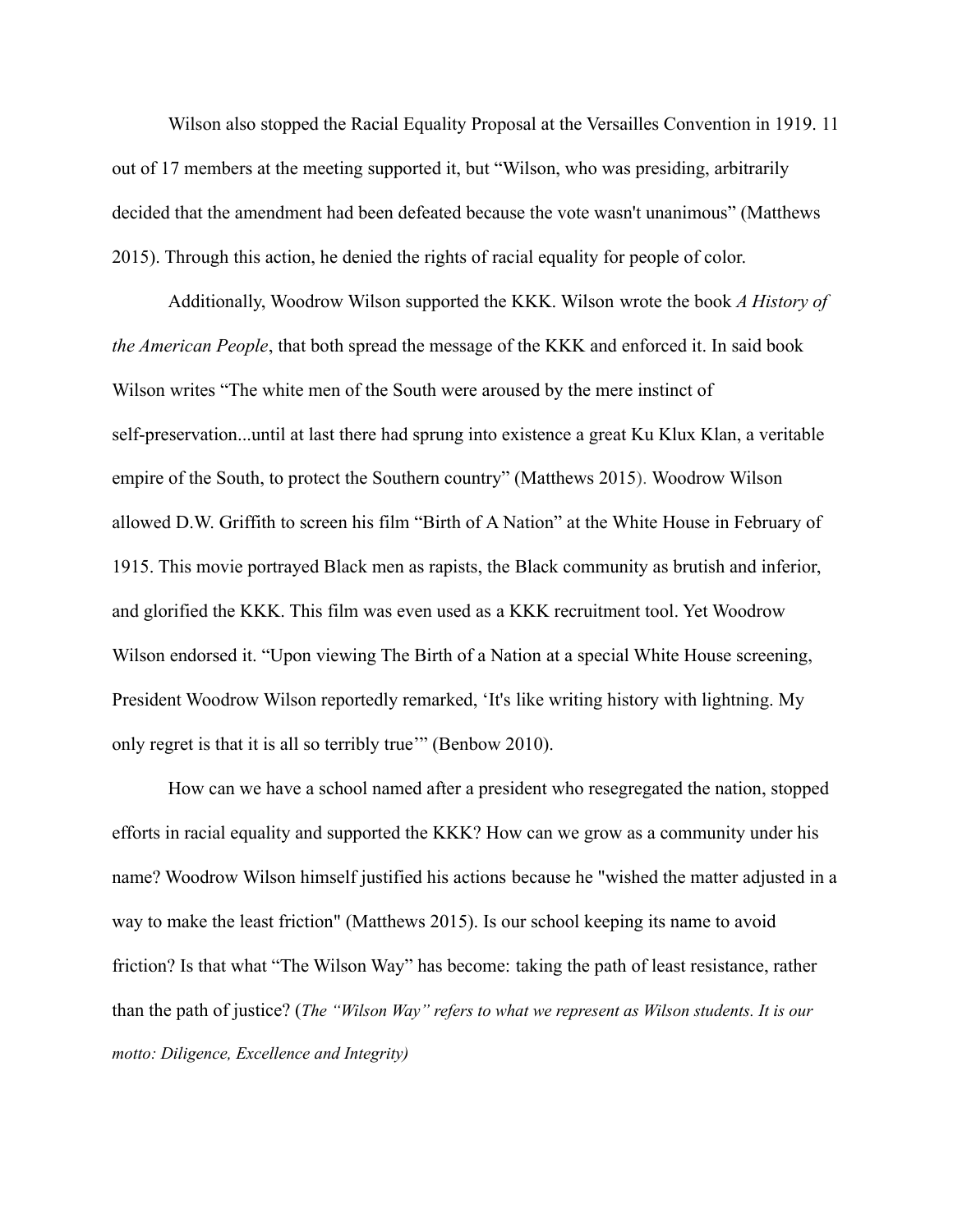Many people, both staff and students, have been wanting to change the name of Woodrow Wilson High School for years, yet it has not been changed. I ask that we finally make it happen.

The cost of completely renaming a school can be anywhere from \$350,000 to \$500,000 (Smith Amos 2013 and Mitchell 2018). In Fairfax County Virginia it was estimated that their name change would cost about \$368,00 due to the need for new school signs, sports jerseys, band uniforms etc. (Mitchell 2018). To decrease the potential costs when we rename Wilson, we propose that we name it after a different Wilson. Since most of our signs, jerseys, uniforms, sweatshirts, etc. only have "Wilson" and not "Woodrow Wilson" on it, the cost of name changing would be reduced significantly.

Two of the following new names of been suggested:

1. Harriet Wilson, the First Black Female Novelist

In 1859, Harriet E. Wilson, an African American woman from Milford, New Hampshire, published a novel addressing racism in the pre-Civil War North.

2. Margaret Bush Wilson, American civil rights activist and attorney

Magaret Bush Wilson served (1975–83) as the first African American female chair of the NAACP board of directors. She attended Lincoln University Law School, Jefferson City, Mo. (L.L.B.,1943), and became the second Black woman to practice law in the state. Margaret Bush Wilson was instrumental in helping Black real-estate brokers, including her father, pursue legal action that culminated in the landmark Supreme Court ruling Shelley v. Kraemer (1948), which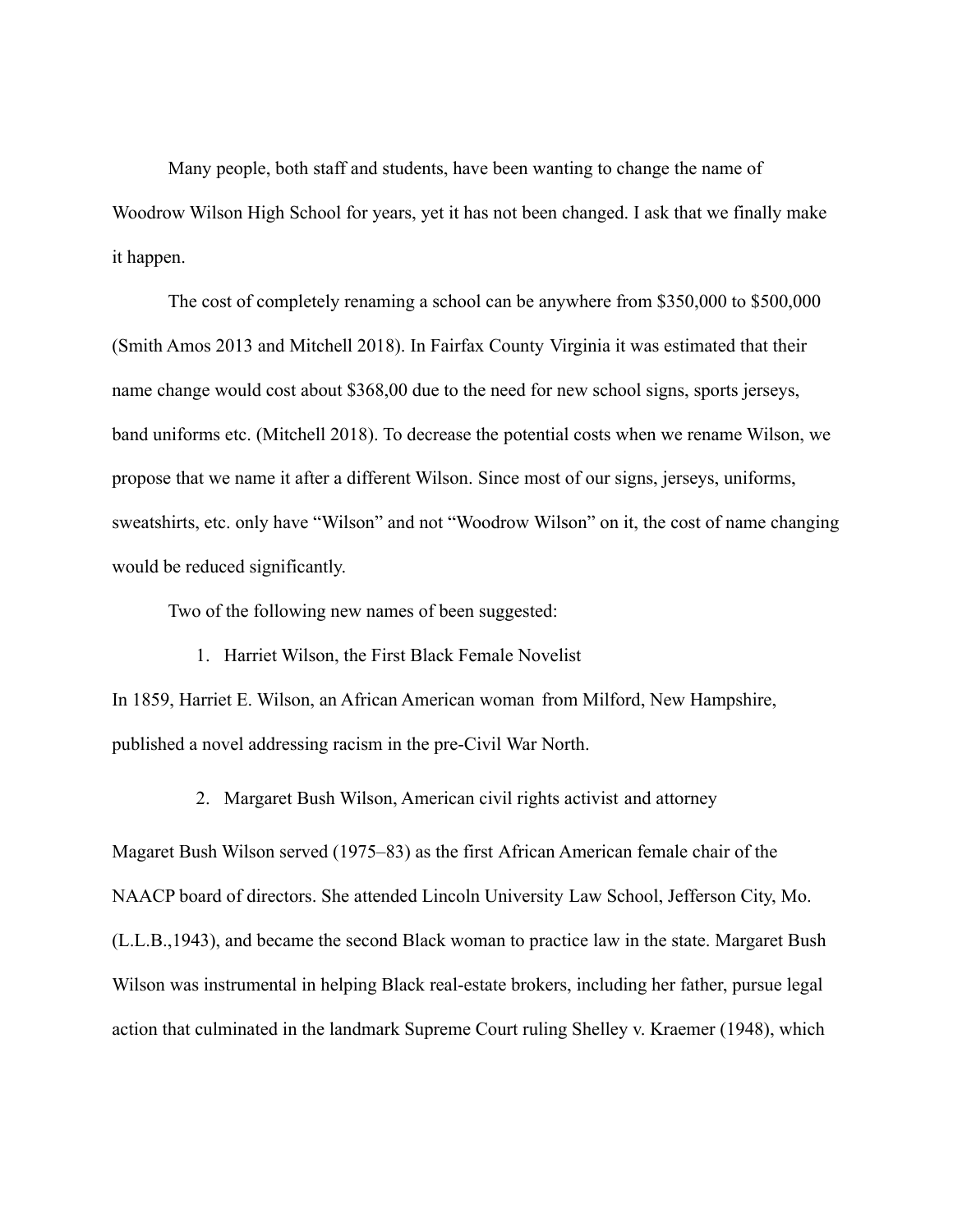provided for equal housing rights for African Americans. She also became the first Black woman in Missouri to run (1948) for a seat in the U.S. Congress.

Within any movements for change, there will be push-back. Some people argue that Wilson was a great president, despite his discriminatory actions. Of course we must acknowledge the positive things Wilson has done: he guided the nation through World War I; he improved the economic situation of the nation; he even earned the Nobel Peace Prize ("The Nobel Peace Prize 1919.") Some may say that the positives outweigh the negatives. We cannot deny that Woodrow Wilson was a pronounced historical figure. However, one must acknowledge Wilson's strengths in the same way one must acknowledge that he was lacking in morals. One can be good at their job and still be lacking in morality. Harvey Weinstein was a fantastic producer, and calling out his perversion and indecency does nothing to his producing skills. One can both be beneficial to society and a disgrace to society. While Wilson is both, it is easy to argue that he may fall more to the side of disgrace, and even if not, one must admit that it would be best to name a school after somebody who has no disgraceful side and *only* a beneficial side.

While this seems challenging, many other schools named after Wilson have changed their names and/or are working towards changing their names.

1.The Woodrow Wilson Elementary School in Northern California is renaming itself as the Michelle Obama Elementary (Young 2020)

2.Camden School Superintendent Katrina McCombs said the district this summer will rename its Woodrow Wilson High School (Burney 2020)

3.Monmouth University in New Jersey said it would remove Woodrow Wilson's name from its marquee building (Levenson 2020)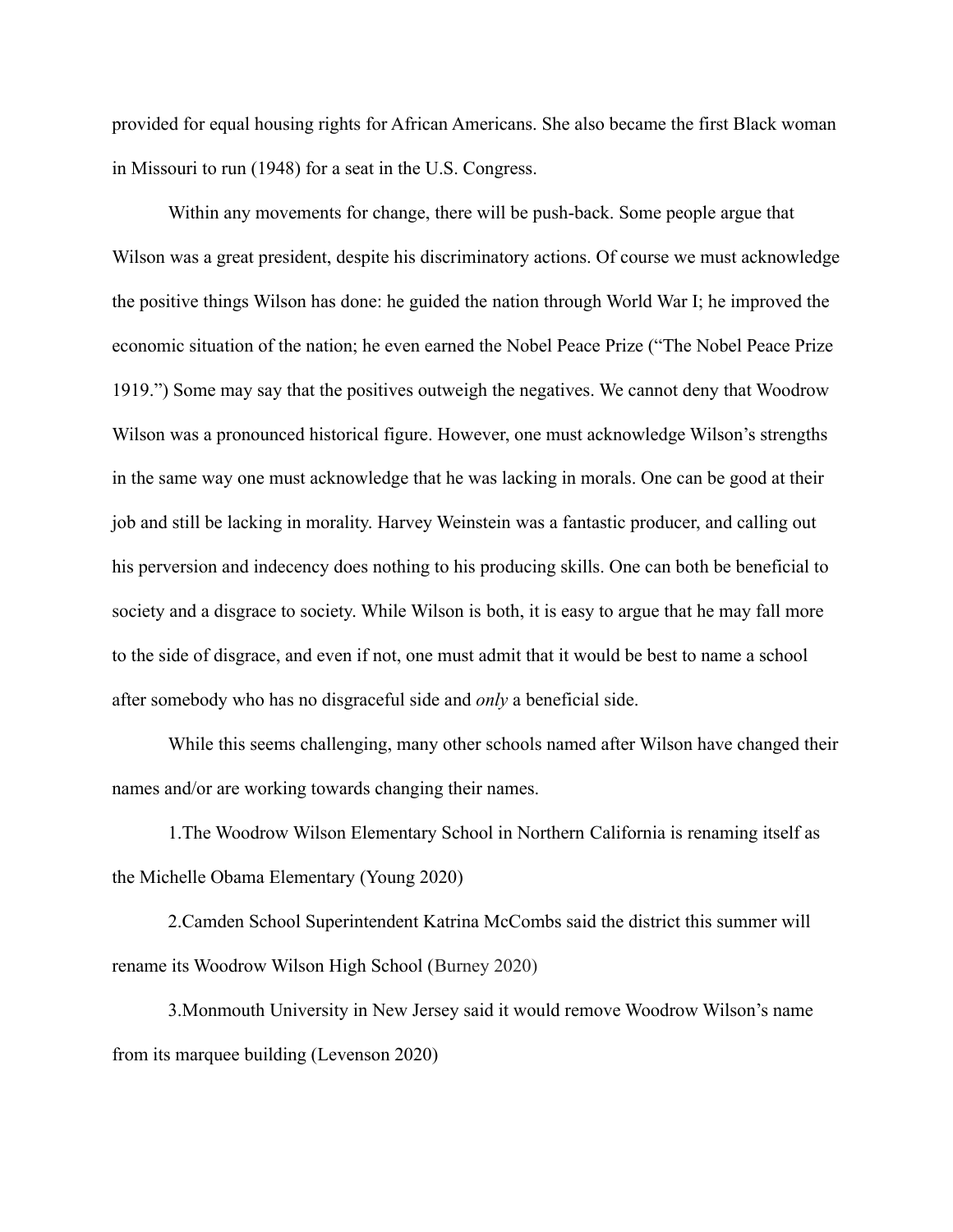4.Students at a Wilson-branded high school in Washington, D.C., are also petitioning for a name change (Young 2020).

5. A [petition](https://www.change.org/p/lbusd-woodrow-wilson-was-a-racist-let-s-find-a-better-person-to-name-a-long-beach-school-after-c0a99785-6a8b-421e-ab7c-5be9a0ab8f61) is going around to change the name of Woodrow Wilson High School located in Long Beach, California ([Tim Grobaty](https://lbpost.com/news/author/tim-grobaty/) 2020)

Some may argue that by changing the name of the school we are erasing history. They choose to memorialize not Wilson, but his existence in American history because ¨isn't the cost of erasing history higher than keeping it?¨ They often ask "aren't we supposed to teach history so we do not repeat it?" Yet, it must be remembered that changing a name of a school does not erase history, it merely continues the story. Changing the name of the school will become part of our history, and it will serve as a reflection of the world around us. History lives and breathes through our world and the changes within it. It is not stagnant. If somebody truly wants to argue about preserving history then they must also help preserve the present. Today is tomorrow's history. As we all know, what is going on today will be written in history books for the next generations, and when it is, will we be a contributor to it? Will we play a part in the history we value so much or will we stand still and let it repeat?

In this very moment, we have the choice to either continue honoring a white supremicist who reinforced segregation or we can change the narrative, working towards equity and inclusion by uplifting communities of color. This is the very first step, the bare minimum of equity work. I have not even begun to address the lack of diverse curriculum or the disciplinary policies in public schools that foster the school to prison pipeline. I have just scratched the surface of all the work we need to do. But "a journey of a thousand miles begins with a single step" Lao Tzu, and it's time to take ours.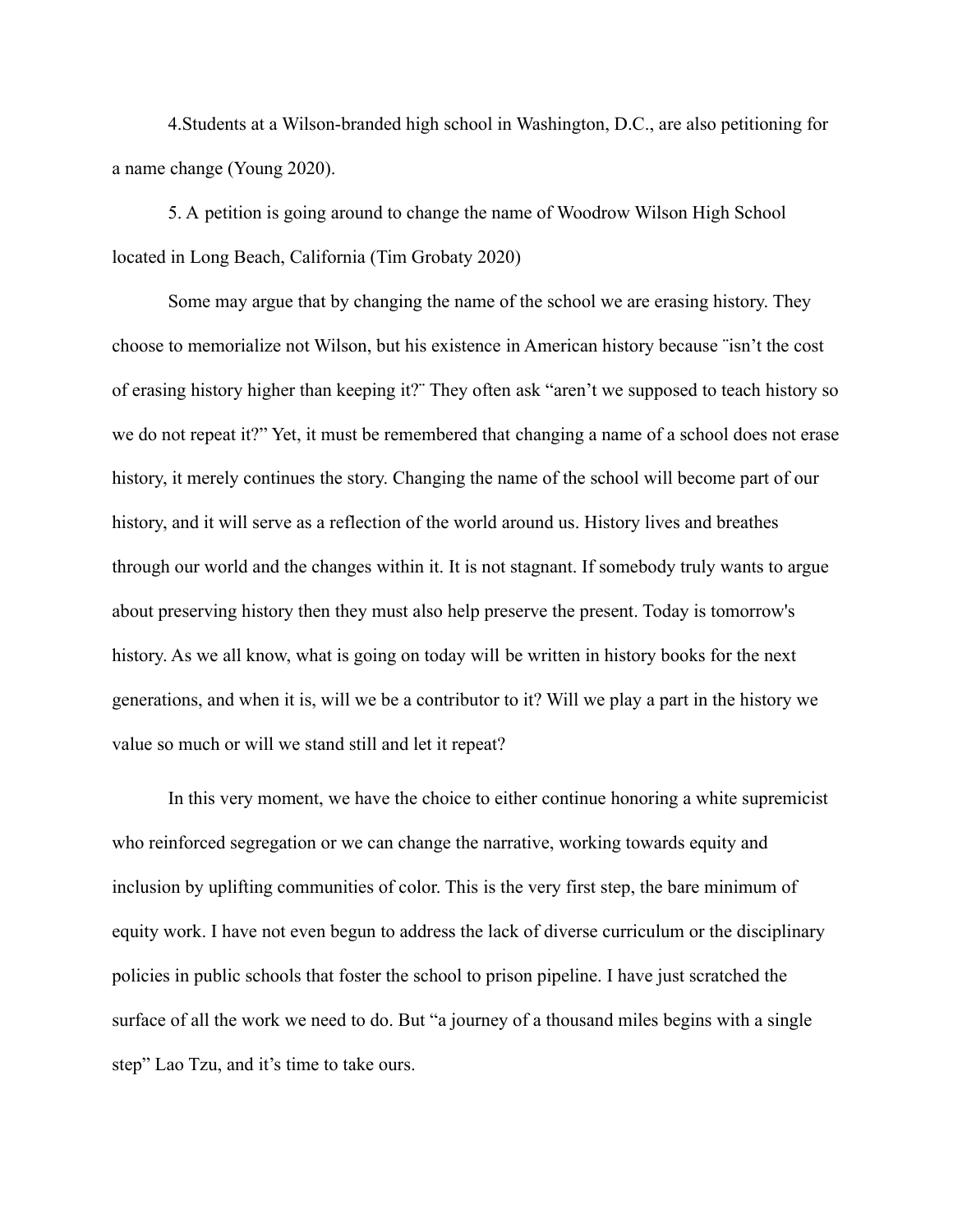Thank you for your time, Mia Sedory

## References

Amos, Denise Smith. "Duval School Board Approves Changing Forrest High's Name." The Florida Times-Union, The Florida Times-Union, 17 Dec. 2013, www.jacksonville.com/article/20131216/news/801241107.

Benbow, M. E. (2010). Birth of a Quotation: Woodrow Wilson and "Like Writing History with Lightning". The Journal of the Gilded Age and Progressive Era, 9(4), 509-533. doi:10.1017/s1537781400004242

Burney, Melanie. "Camden to Rename Woodrow Wilson High School, Citing the Former President's Segregationist Legacy." *Https://Www.inquirer.com*, The Philadelphia Inquirer, 19 June 2020,

www.inquirer.com/news/nj-camden-woodrow-wilson-high-school-name-change-racism-20 200619.html?outputType=amp.

Cook, Katherine. "Neighbors Debate Changing the Name of Jefferson High School." Kgw.com, 30 Jan. 2018,

[www.kgw.com/article/news/neighbors-debate-changing-the-name-of-jefferson-high-school](http://www.kgw.com/article/news/neighbors-debate-changing-the-name-of-jefferson-high-school/283-512744571) [/283-512744571](http://www.kgw.com/article/news/neighbors-debate-changing-the-name-of-jefferson-high-school/283-512744571).

Grobaty, Tim. "Is It Time to Change the Name of Woodrow Wilson High School? • Long Beach Post News." News, 9 June 2020,

lbpost.com/news/commentary/woodrow-wilson-high-school-name-change.

Lehr, D. (2015, November 27). The Racist Legacy of Woodrow Wilson. Retrieved from